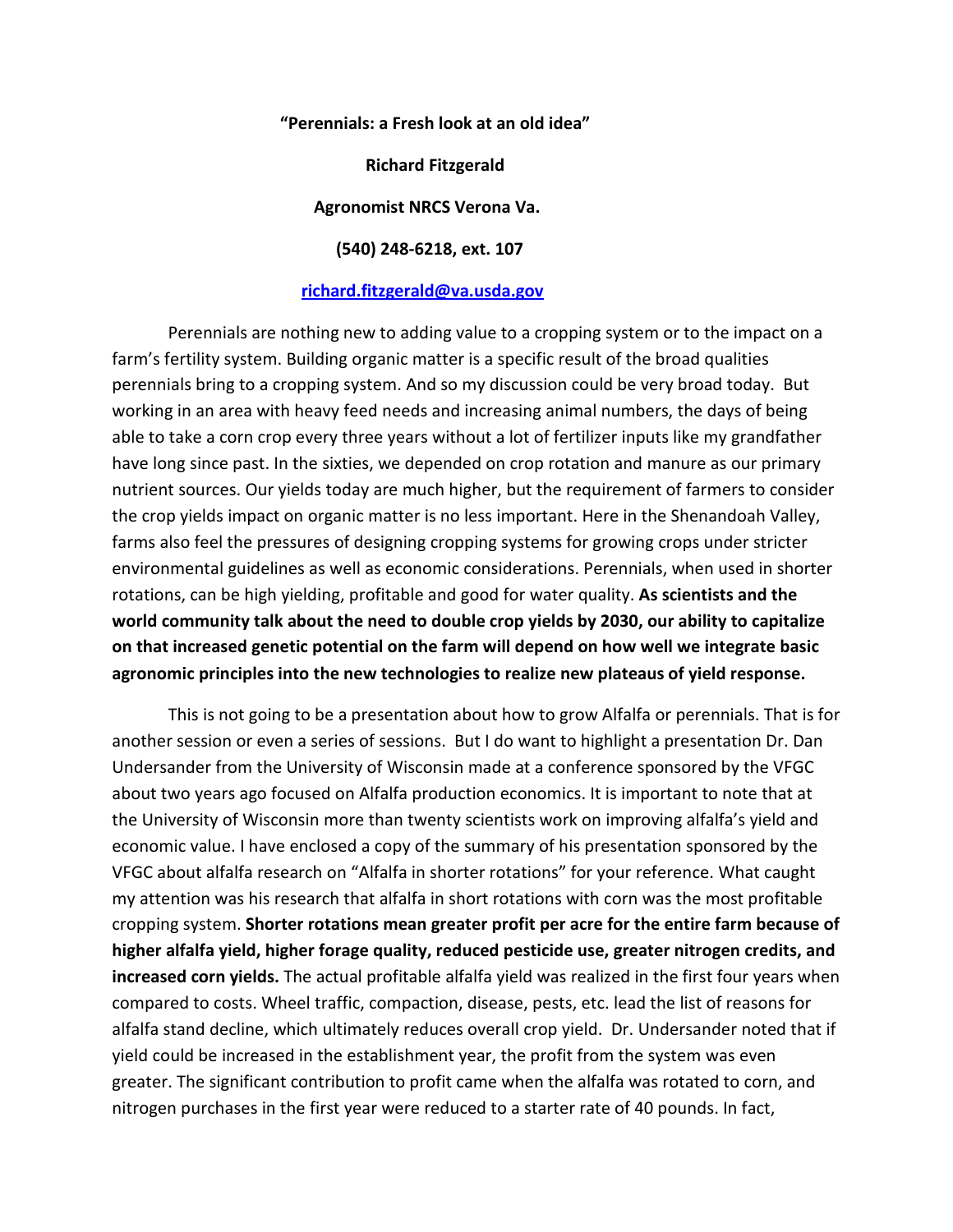research is indicating that the nitrogen contribution to a corn crop in the second year is more than that provided from a previous soybean crop.

So what about alfalfa in Virginia where we have traditionally used longer rotations to spread out the high costs of crop establishment? Here are 5 key reasons alfalfa should be added to our crop rotations:

- 1. Great production: 6-8 ton per acre at Orange Experiment Station. Alfalfa sold for \$225 per ton at the January 18 Rushville Hay Auction.
- 2. Late 80's and 90's, perennials in rotation with row crops were required to meet the soil erosion control measures and standards for Farm Bill goals.
- 3. Living roots and decayed matter: alfalfa's growing season runs from late March to well into November. In fact, I remember Dr. Harlan White commenting in response to a herbicide question related to "crop dormancy" by asking a question himself, "does alfalfa ever go dormant in Virginia?" The growing season may be 7 months or 210 days, but alfalfa can continue to grow, pushing down roots and foraging through the soil profile excepting the coldest winters of December and January. Alfalfa, especially mixed with a grass, can be the crop that exhibits the longest growing season of all but the most aggressive summer annual cover crop system. If the soil microbiologists are correct about the value of living roots and decaying material being available for the soil biota of mycorrhizae, fungi, bacteria, and viruses to digest organic matter for nutrient availability, that is where alfalfa in Virginia shines. If 8 ton above ground yields are common and 65% of the crop is below ground, then 10,400 pounds of the crop is below ground. It would take a very aggressive cropping system with annuals to achieve this same level of carbon addition.
- 4. A balance of carbon, both living and decaying, moves alfalfa ahead of any other crop in its ability to produce total pounds of residue and carbon. The farmer can take a harvest of alfalfa hay in multiple cuttings and the roots and below ground impacts are still positive. Most annual cover crops' value to the soil exists if the top growth is not removed as feed and returned to the soil. The exception to this from our plots is hairy vetch and radishes.
- 5. Many of you have heard agronomists ask the question about, "What are the key nutrients needed for crop growth? N-P-K immediately come to mind, followed by secondary and micro-nutrients. We quickly jump past C,H,O. Active organic matter and water are the two necessary nutrients before we come to the identifiable "fertilizer" plant foods. The scoring of a cropping system's ability to build organic matter and retain water is the best definition of NRCS Soil Quality Institute's Slogan: "Go beyond T, Manage for C". Controlling soil loss is not enough. Improving soil organic matter is the key to nutrient cycling and allowing a crop to extract available